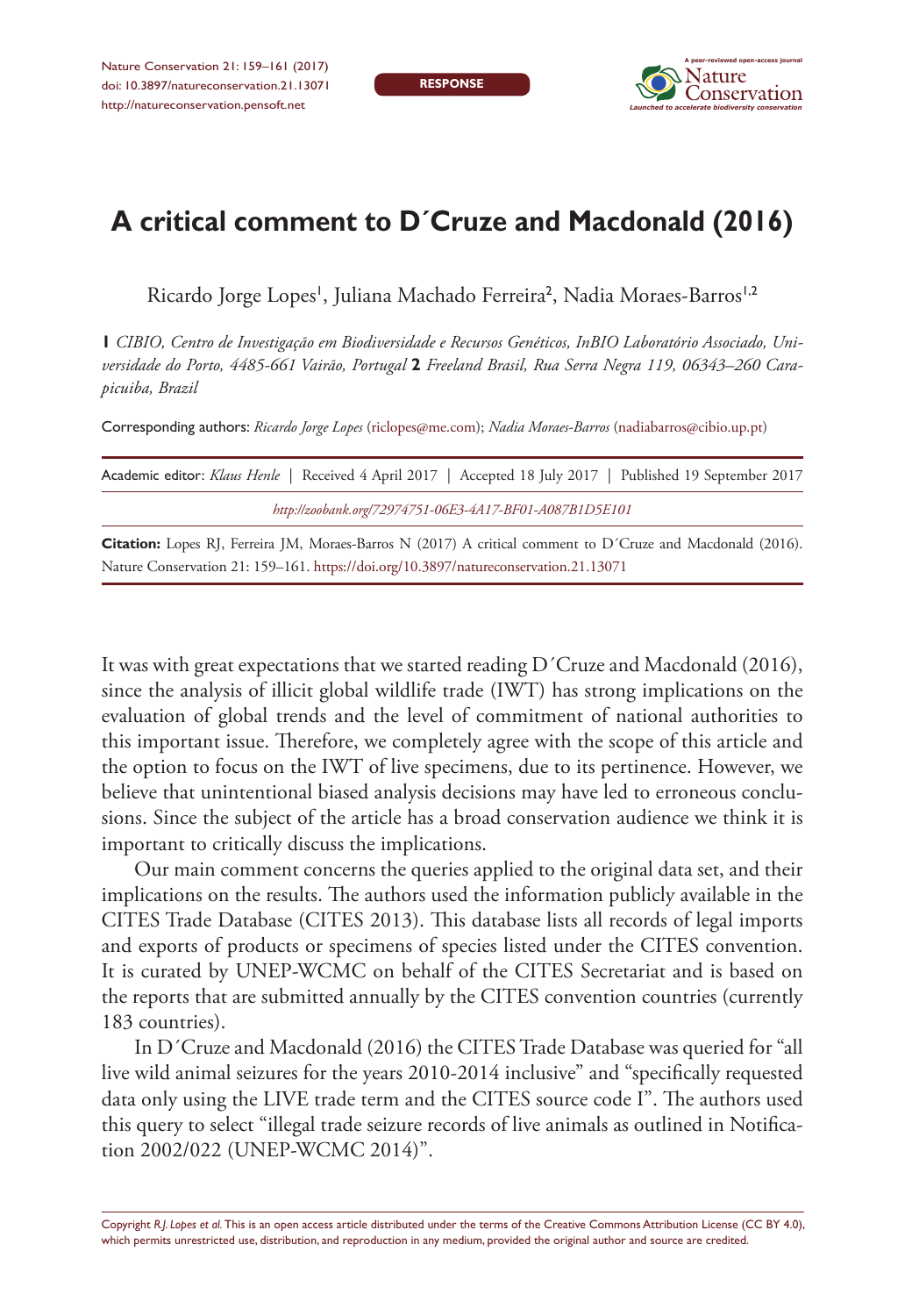In the CITES Trade Database the "source" field presents several codes used to indicate the "original source" (e.g., captive-bred, farmed, wild specimens or those that have been confiscated or seized) of the traded specimens. As the most recent guidelines (distributed with Notification 2017/006) clearly state: "… as well as specimens that were seized or confiscated in a previous shipment, that are now being legally traded for legitimate purposes such as the return of confiscated specimens or a forensic analysis to be done in the importing country, etc. In these cases, source code "I" should be used and these records should be included within the annual report". Therefore, the records used by D´Cruze and Macdonald (2016) are only a small and possibly biased subset of all specimens seized and/or confiscated. When they are not euthanized and survive the confiscation and holding process, many seized specimens are not repatriated and may be resold in the domestic market. On the other hand, many times only valuable specimens will be repatriated or sold to another country and registered on the CITES annual reports. Additionally, the information concerning the history of seizures can be amiss concerning the roles of the importer and exporter countries. If you erroneously interpret these records as seizures and not as trade of seized items, their roles will be reversed. In reality, the exporter will be the country where the seizure took place (only when seizures occur before leaving the country this refers to the country of origin) and the importer will be the country of destination (only when seized specimens are repatriated, this will be the country of origin).

It is easy to understand how this misunderstanding can be made, since the way this information is outlined in older guidelines (latest distributed with Notification 2011/019) can lead to misinterpretations on this subject. In these guidelines for the preparation and submission of CITES annual reports "This column should also be used to indicate specimens seized, confiscated or illegally traded". Records with source "I" may be interpreted not as a trade record but as a seizure record. Therefore, the CITES Trade Database, the only public database on wildlife trade, does not reflect the overall number of seizures concerning traffic of live specimens of CITES listed species.

Some IWT can be detected on this database (Broad et al. 2003) by comparing data from importing and exporting countries or in the case mentioned above (legal trade of specimens that were seized or confiscated in a previous shipment). In the case of the author's own dataset, unfortunately the number of records with both types of information is less than 4% and only in one record the number of specimens does not match between the importer and exporter reports. The authors also state that "currently it is not possible to establish how many seized wild animals have re-entered commercial trade". This is true in the case of domestic resale within the country of seizure, but international resale could be estimated using data from the CITES Trade Database.

We consider this comment very important to aid other researchers willing to use the same kind of data and queries. It is also important for readers not familiar with the CITES Trade Database and its regulations to understand the implications and biases of this approach. To our knowledge, the only similar analysis produced in recent years (UNODC 2016) was performed under the auspices of the UNODC (United Nations Office on Drugs and Crime) that is responsible for the World Wildlife Seizure database (World Wise). This analysis used data from different sources, most of them not avail